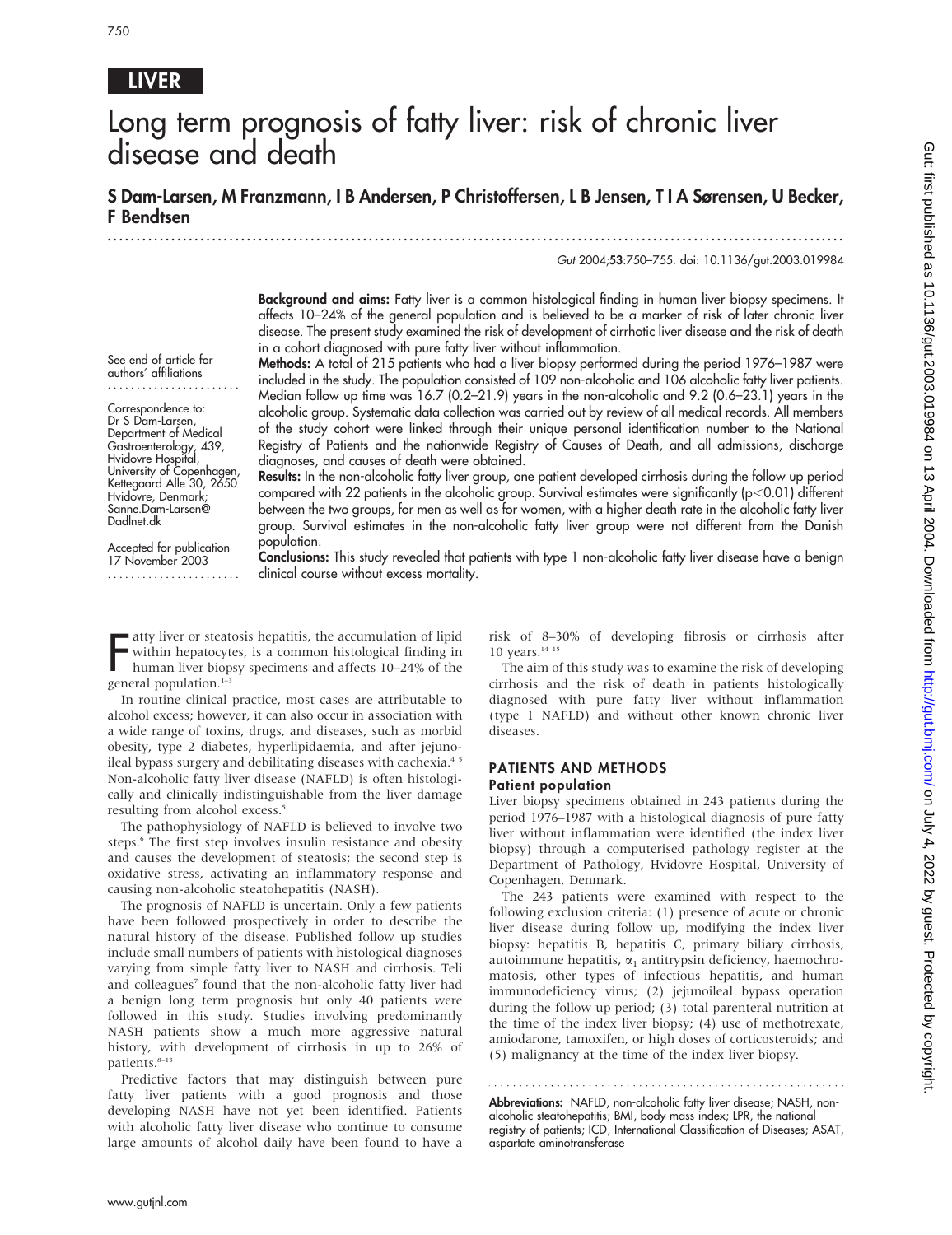During the inclusion period, several obesity research projects were performed at the Department of Endocrinology, Hvidovre University Hospital. Seventy five (35%) patients described in this study had their index liver biopsy performed as part of these research projects and all were morbidly obese. The indication for the index liver biopsy in the rest of the cohort was either incidental finding of abnormalities in liver function tests, mainly elevated serum aspartate aminotransferase, and/or hepatomegaly, or suspicion of alcoholic liver disease.

#### Data collection

The unique personal identification number assigned to all inhabitants in Denmark was found through record linkage to the pathology register at Hvidovre Hospital. Systematic data collection was carried out by review of all 243 medical records. Age, height, and weight were documented at baseline (time of index liver biopsy). Body mass index (BMI) was calculated and defined as weight/height<sup>2</sup> (kg/m<sup>2</sup>). History of diabetes mellitus, hyperlipidaemia, liver diseases, malignancy, or other chronic medical conditions was recorded at baseline (time of index liver biopsy) when available, together with data on drug and alcohol intake, as noted in the medical records. However, there was no systematic testing for diabetes or hyperlipidaemia at baseline.

Laboratory data at baseline included the following variables when available: serum aspartate aminotransferase (ASAT), serum lactate dehydrogenase (LDH), serum alkaline phosphates, serum bilirubin, serum albumin, plasma prothrombin time, blood glucose, urine glucose, serum sodium, serum potassium, serum creatinine, platelet count, serum cholesterol, serum triglycerides, and hepatitis B surface antigen.

The Danish National Registry of Patients (LPR)<sup>16</sup> contains information on all patients admitted to non-psychiatric hospitals in Denmark since 1977. This includes date of birth, the unique personal identification number, sex, hospital, department, date of admission, and discharge diagnoses. Diagnoses were coded according to the WHO International Classification of Diseases, eighth edition  $(ICD-8)^{17}$  from 1 January 1977 to 31 December 1993, and from 1 January 1994 according to 10th edition (ICD-10).<sup>18</sup>

All members of the study cohort were linked through their personal identification number to the LPR and the nationwide Registry of Causes of Death,<sup>19</sup> and all admissions, discharge diagnoses, and causes of death in the study population were obtained. Patients were followed until death or 31 December 1999 in the LPR and Registry of Causes of Death; information regarding time of death for survival statistics was until 1 May 2001, thus allowing follow up for up to 23 years. Patients were excluded if they were lost to follow up in the registries.

Liver cirrhosis was accepted as present in patients who had a discharge diagnosis, death certificate diagnosis, or a histological finding in the follow up period consistent with cirrhosis. The first registered date of diagnosis was used in the statistical analysis.

Patients with an alcohol intake above the sensible drinking limits set by the Danish National Board of Health (21 drinks per week for men (1 drink = 12 g alcohol) and 14 drinks per week for women) or an alcohol related diagnosis at any time from biopsy to 31 December 1999 were considered to have alcoholic fatty liver. Alcohol related diagnoses used were: alcohol abuse (ICD-8 codes 303.xx + 294.30 + 780.19 + 979.19 + 979.29 + 979.49; ICD-10 codes F10.x + E51.2 + Z72.1), alcoholic polyneuropathy (ICD-8 code 303.91; ICD-10 code G62.1), alcoholic cardiomyopathy (ICD-10 code I42.6), and alcoholic pancreatitis (ICD-10 code K86.0).

The Danish Data Protection Agency and the regional scientific ethics committee approved the study.

#### Histological assessment

Formalin fixed paraffin embedded index liver biopsies were cut into 4–5 µm sections, approximately 50 sections per biopsy. Sections were stained with haematoxylin and eosin, Van Gieson Hansen, periodic acid, periodic acid with diastase, Pearls iron, and for reticulum.

Two pathologists reviewed the histological slides without knowledge of the patient's clinical or biochemical data, and morphological findings were recorded in a semi-quantitative manner (0 to +++) regarding steatosis and fibrosis. Furthermore, the location of steatosis (centrilobular, periportal, or diffuse) and fibrosis (periportal or diffuse, perisinusoidal or pericellular) were recorded. The size of the steatotic vesicles (macrovesicular, microvesicular, or mixed) was also recorded.

#### Statistical analysis

Results are presented as medians (ranges) unless otherwise stated. The Mann-Whitney U test was used to test for differences between groups. A p value of  $< 0.05$  was considered statistically significant.

The primary end point was death from all causes and the secondary end point was cirrhosis. Survival curves were constructed based on the Kaplan-Meier method. We performed our statistical analysis using delayed entry, taking into account both the age of the patient and time of entry at diagnosis, and compared survival between the groups in a Cox model. Survival curves for the whole Danish population as a comparison were estimated from data from Statistics Denmark for 1982–83.

Statistical tests were performed using SPSS software (version 10.1 for Windows) and SAS software (version 8 for Windows).

### RESULTS

#### Clinical and biochemical results

Numbers of patients and reasons for exclusion are shown in fig 1. The medical records of the 243 patients initially identified as having fatty liver were traced and the biopsies reviewed. Two index biopsies were misclassified; four patients had an jejunoileal bypass operation performed in the follow up period due to obesity; 13 were excluded owing to specific hepatic diseases diagnosed in the follow up period that could have modified the index biopsy (three biopsies shortly after acute hepatitis B, one hepatitis C, four primary biliary cirrhosis, two haemochromatosis, one  $\alpha_1$  antitrypsin deficiency, one autoimmune hepatitis, one histologically verified cirrhosis diagnosed prior to the index liver biopsy); two received methotrexate treatment; three had malignant disease at the time of biopsy; and four were lost to follow up.

No patient was receiving drugs known to be associated with the development of steatosis. All biopsies were without histological signs of viral hepatitis.

Table 1 shows the clinical characteristics at the time of the index liver biopsy in 215 patients in the two groups. Median follow up time was 16.7 (0.2–21.9) years in the non-alcoholic and 9.2 (0.6–23.1) years in the alcoholic group.

Information on BMI was available in 53% of the total population; 75% in the non-alcoholic and 29% in the alcoholic fatty liver group. The non-alcoholic fatty liver group had a significantly higher BMI which in part reflected the fact that they comprised a selected group from the ongoing obesity research projects at that time. If, in the present context, obesity was defined as BMI  $\geq 30$  or a clinical description of obesity in the patient record by the physician, 81% were obese in the non-alcoholic group and 30% in the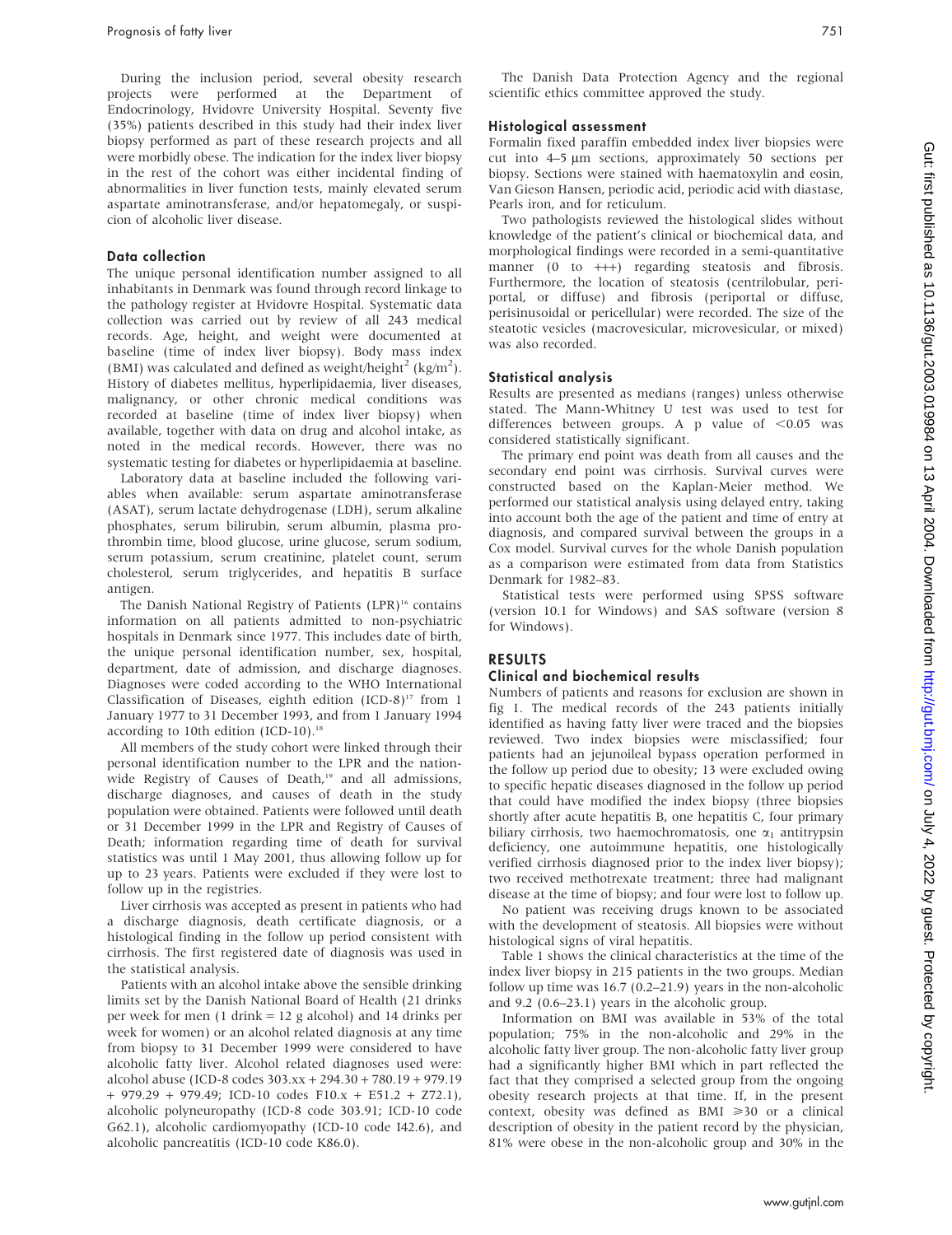

Figure 1 Details of patients studied, showing reasons for exclusions.

alcoholic group. Four patients (of 106 patients with alcoholic fatty liver) had their initial index liver biopsy performed due to participation in an obesity research project but were later classified as having alcoholic fatty liver because of excessive alcohol intake at the time of the index liver biopsy. None developed cirrhosis or had an alcohol related diagnosis registered during the follow up period.

There were no correlations between the prevalence of cirrhosis and obesity in the alcoholic group. Only four of 22 patients diagnosed with alcoholic cirrhosis were also characterised as obese. There was no difference in the amount of alcohol consumed in the obese alcoholic patients diagnosed with cirrhosis compared with non-obese alcoholic patients with cirrhosis.

At the time of the index liver biopsy, 2% and 1% of patients had known type 1 diabetes in the non-alcoholic and alcoholic groups, respectively. Type 2 diabetes was present in 7% and 2% in the non-alcoholic and alcoholic groups, respectively.

ASAT and bilirubin were significantly higher, and albumin significantly lower, in the alcoholic group at the time of the index liver biopsy. Other biochemical results were not significantly different (table 1). Serological markers for hepatitis B were examined in 27% of the cohort at the time of the index liver biopsy and none was positive for hepatitis B surface antigen. No patient was diagnosed with hepatitis B after the index liver biopsy. None was tested for hepatitis C at

| death              | Table 2 Development of chronic liver diseases and              |                   |  |
|--------------------|----------------------------------------------------------------|-------------------|--|
|                    | Non-alcoholic fatty liver Alcoholic fatty liver<br>$(n = 109)$ | $(n = 106)$       |  |
| Cirrhosis<br>Death | 1(1)<br>27(25)                                                 | 22(21)<br>79 (74) |  |
|                    | Values are number (%).                                         |                   |  |

the time of the index liver biopsy but one patient had a diagnosis of hepatitis C registered in the follow up period and was excluded from the study.

#### Histological end points

In the non-alcoholic fatty liver group, one patient (1%) developed cirrhosis during the follow up period compared with 22 (21%) in the alcoholic fatty liver group (table 2). Two of 22 patients diagnosed with alcoholic cirrhosis denied alcohol intake at the time of the index liver biopsy but had alcohol related diagnoses registered during the follow up period.

Of 23 patients diagnosed with cirrhosis in our cohort, seven had a histologically verified diagnosis, either by means of a second liver biopsy during the follow up period or at autopsy, 12 had a diagnosis registered in the LPR, and four patients were classified as having cirrhosis based only on the information on the death certificate. In eight of the 12 patients, the diagnosis in the LPR was based on the following clinical signs: bleeding oesophageal varices  $(n = 1)$ ; oesophageal varices and ascites ( $n = 1$ ); hepatic coma ( $n = 1$ ); hepatic coma and ascites  $(n = 1)$ ; hepatic coma and coagulopathy  $(n = 3)$ ; and compensated cirrhosis  $(n = 1)$ . The last four patients were admitted to other hospitals and we do not know whether the diagnosis was based on histology or clinical criteria alone.

A total of 13 patients in the alcoholic and six patients in the non-alcoholic group were autopsied. Another 19 in the alcoholic and 20 patients in the non-alcoholic group had at least one follow up biopsy during the study period.

Two patients were diagnosed with NASH in a second liver biopsy less than one year after the index liver biopsy. Both were obese women (BMI > 38 kg/m<sup>2</sup>) and one had diabetes at the time of the index liver biopsy. None died in the follow up period. The four patients with alcoholic steatohepatitis diagnosed in another liver biopsy during the follow up period were all men. Two died of causes unrelated to liver disease.

|                                                                                                                                                                                                                                                                                                                                    | Non-alcoholic fatty liver<br>$(n = 109)$                                     | Alcoholic fatty liver<br>$(n = 106)$                     |
|------------------------------------------------------------------------------------------------------------------------------------------------------------------------------------------------------------------------------------------------------------------------------------------------------------------------------------|------------------------------------------------------------------------------|----------------------------------------------------------|
| Sex (F/M)                                                                                                                                                                                                                                                                                                                          | 76/33                                                                        | 31/75                                                    |
|                                                                                                                                                                                                                                                                                                                                    | 39 (19-80)                                                                   | 50 (26-72)***                                            |
| Obesity (%)                                                                                                                                                                                                                                                                                                                        | $81(n=101)$                                                                  | $30** (n=76)$                                            |
| BMI $(kq/m2)$                                                                                                                                                                                                                                                                                                                      | 42 (19–72) $(n = 82)$                                                        | 26 (18–50)*** (n = 31)                                   |
| Daily alcohol intake drinkst                                                                                                                                                                                                                                                                                                       | $0(0-3)(n=95)$                                                               | 10 (0-50)*** (n = 95)<br>43 (10-576)***                  |
| ASAT (10-40 U/l)±<br>LDH (200-450 U/l)                                                                                                                                                                                                                                                                                             | $25(9 - 201)$                                                                |                                                          |
| Bilirubin (5-17 U/l)                                                                                                                                                                                                                                                                                                               | 393 (165-948)<br>$7(2-49)$                                                   | 361 (177-747)<br>$10(3-57)$ **                           |
| Alkaline phosphatases (80-275 U/l)                                                                                                                                                                                                                                                                                                 | 212 (100-6360)                                                               | 226 (99-1037)                                            |
|                                                                                                                                                                                                                                                                                                                                    |                                                                              |                                                          |
|                                                                                                                                                                                                                                                                                                                                    |                                                                              |                                                          |
|                                                                                                                                                                                                                                                                                                                                    |                                                                              |                                                          |
|                                                                                                                                                                                                                                                                                                                                    |                                                                              | $5.35(3.32 - 7.97)$                                      |
| Prothrombin (0.70-1.30)<br>Albumin (540-800 µmol/l)<br>Platelets (135-400 10 <sup>9</sup> /l)<br>Cholesterol (3.5-8.0 mmol/l)<br>$\dagger$ 1 Drink = 12 g alcohol.<br>#Normal range.<br>Values are median (range).<br>**p<0.01; ***p<0.001.<br>BMI, body mass index; ASAT, aspartate aminotransferase; LDH, lactate dehydrogenase. | $1.09(0.62 - 2.01)$<br>630 (407-754)<br>277 (121-638)<br>$5.13(2.22 - 8.84)$ | $1.15(0.49 - 1.99)$<br>584 (303-726)***<br>255 (102-624) |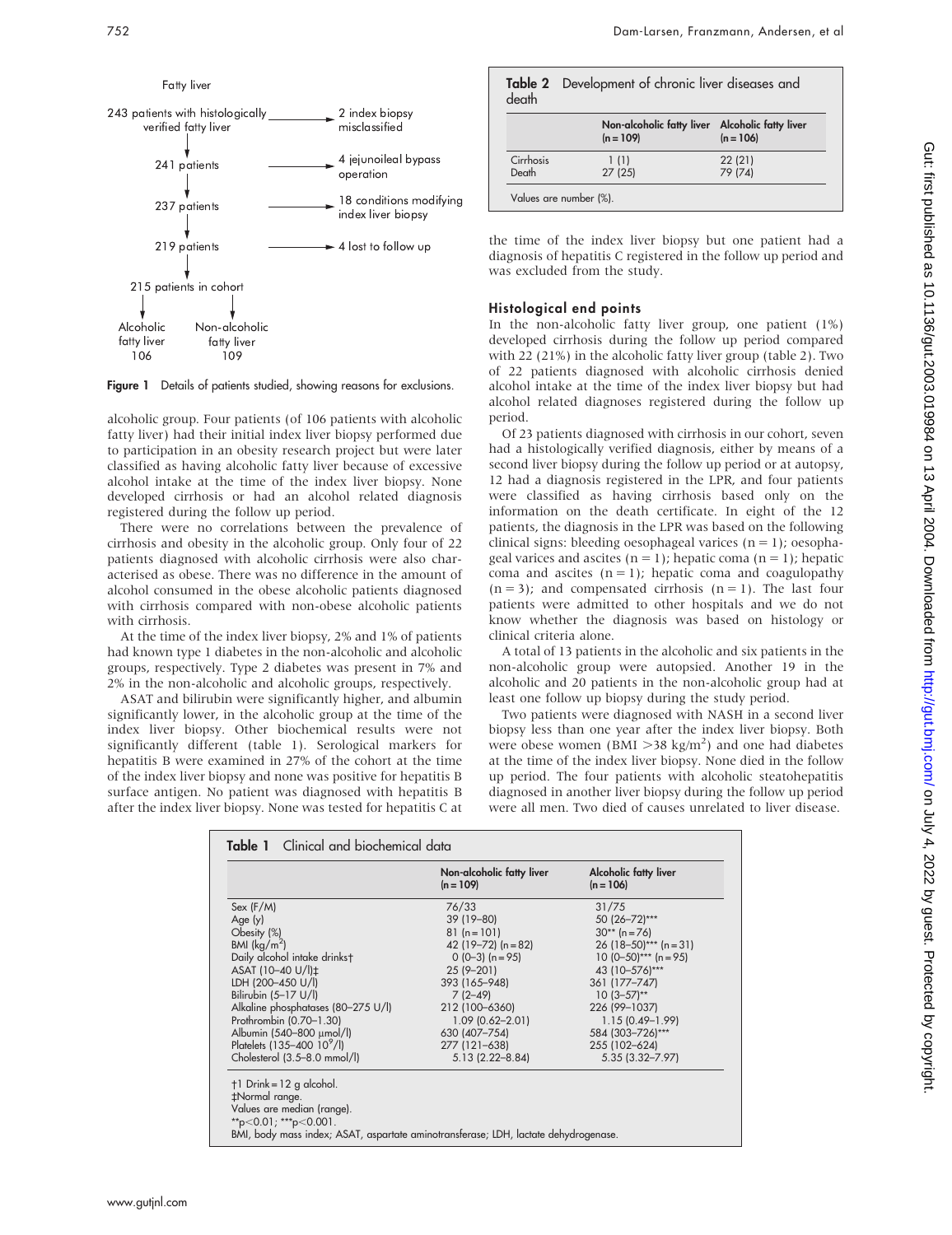

**Figure 2** Survival probability for women (A) and men (B) with histologically verified non-alcoholic and alcoholic fatty liver in comparison with the general population.

#### Mortality

A total of 106 patients died during the follow up period; 44 women and 62 men (table 2). Of these, 20 were liver related in the alcoholic group while 59 died from other causes. The only patient in the non-alcoholic group diagnosed with cirrhosis died of liver disease; 26 died of causes unrelated to liver disease. Comparing the two groups in a Cox model, survival was found to be significantly higher ( $p<0.01$ ) in the non-alcoholic fatty liver group for men as well as for women. Survival estimates of those with non-alcoholic fatty liver were not different from the Danish population (according to the confidence intervals for the survival curve for patients) (fig 2).

At the time of the index biopsy, nine patients had an alcohol consumption lower than the limits defined by the Danish National Board of Health but had an alcohol related diagnosis registered in the LPR during the follow up period and were characterised as having alcoholic fatty liver. Seven of these died; two from cirrhosis and two from alcohol related causes.

## **DISCUSSION**

In this large cohort study, we found that patients diagnosed with alcohol induced fatty liver disease had a high risk of developing cirrhosis and premature death, for both men and women. In contrast, patients with type 1 NAFLD<sup>9</sup> seemed to have the same life expectancy as the average normal population and the risk of progressing to end stage liver disease was small.

The study was based on register, clinical, and histological data. The LPR is a unique source of data for monitoring long term outcome, as in this cohort of patients, and record linkage using the unique personal identification number ensures complete follow up.

The discharge diagnosis in the LPR may vary in validity but is generally high.<sup>20–22</sup> We minimised this problem further by a thorough examination of the medical records and a search in the pathology register supplementing the diagnostic information available in the LPR. The index diagnosis, alcoholic versus non-alcoholic, was made from the information on alcohol intake in the medical record at the time of the index biopsy and before we requested data from the LPR and Registry of Causes of Death. However, if the patient had an alcohol related diagnosis at any time during the follow up period, they were characterised as having alcoholic steatosis, regardless of alcohol intake. The ICD diagnoses from the registries were not altered or interpreted.

The majority of patients had not moved from the uptake area of Hvidovre Hospital and medical records from the follow up period were available. It cannot be excluded that some patients with clinical cirrhosis were treated by their general practitioner and thereby not registered in the LPR. However, the structure of the Danish health service makes it likely that patients with clinically significant liver disease are admitted to hospital and the long follow up period makes this even more likely.

Death is recorded without errors in the Registry of Causes of Death while the cause of death may be misclassified. Misclassifications in the death certificates may over or underestimate the risk of death from liver cirrhosis. In the group of patients with known excessive alcohol intake, a tendency towards overestimation of cirrhosis as the cause of death might be expected while patients with non-alcoholic fatty liver are less likely to be suspected of chronic liver diseases. This would underestimate the prevalence of the cirrhosis diagnosis for this group of patients both in the LPR and Registry of Causes of Death. In the four patients who did not die in hospital, it is likely that a general practitioner completed the death certificate. In Denmark, it is the patient's local general practitioner who writes the death certificate in cases of death outside hospital. This makes the certificate more valid because of their knowledge of the patient. In the inclusion period, a high percentage of patients, who died during hospitalisation, had an autopsy performed. We believe that data on liver disease end points in this study are sufficiently valid even though histological verification could not be obtained in all cases.

Patients were classified as having non-alcoholic or alcoholic fatty liver on the information given to the physician on alcohol intake at the time of the index liver biopsy. As this was not a prospective study, the validity of self reported alcohol intake can be questioned and was most likely underreported; potentially patients with high alcohol consumption may be misclassified as belonging to the nonalcoholic group. Because of the lack of a sensitive and specific marker of alcoholism, it is impossible to prove the nondrinking status of patients with NAFLD. We tried to compensate for this misclassification by examining all discharges registered in the LPR. If the patient was discharged from a hospital during the follow up period with an alcohol related diagnosis, they were classified as having alcoholic fatty liver, regardless of when this hospitalisation took place. Nine patients would have been classified as nonalcoholic, based solely on information on alcohol consumption in the medical report at the time of the index liver biopsy but had an alcohol related diagnosis registered during the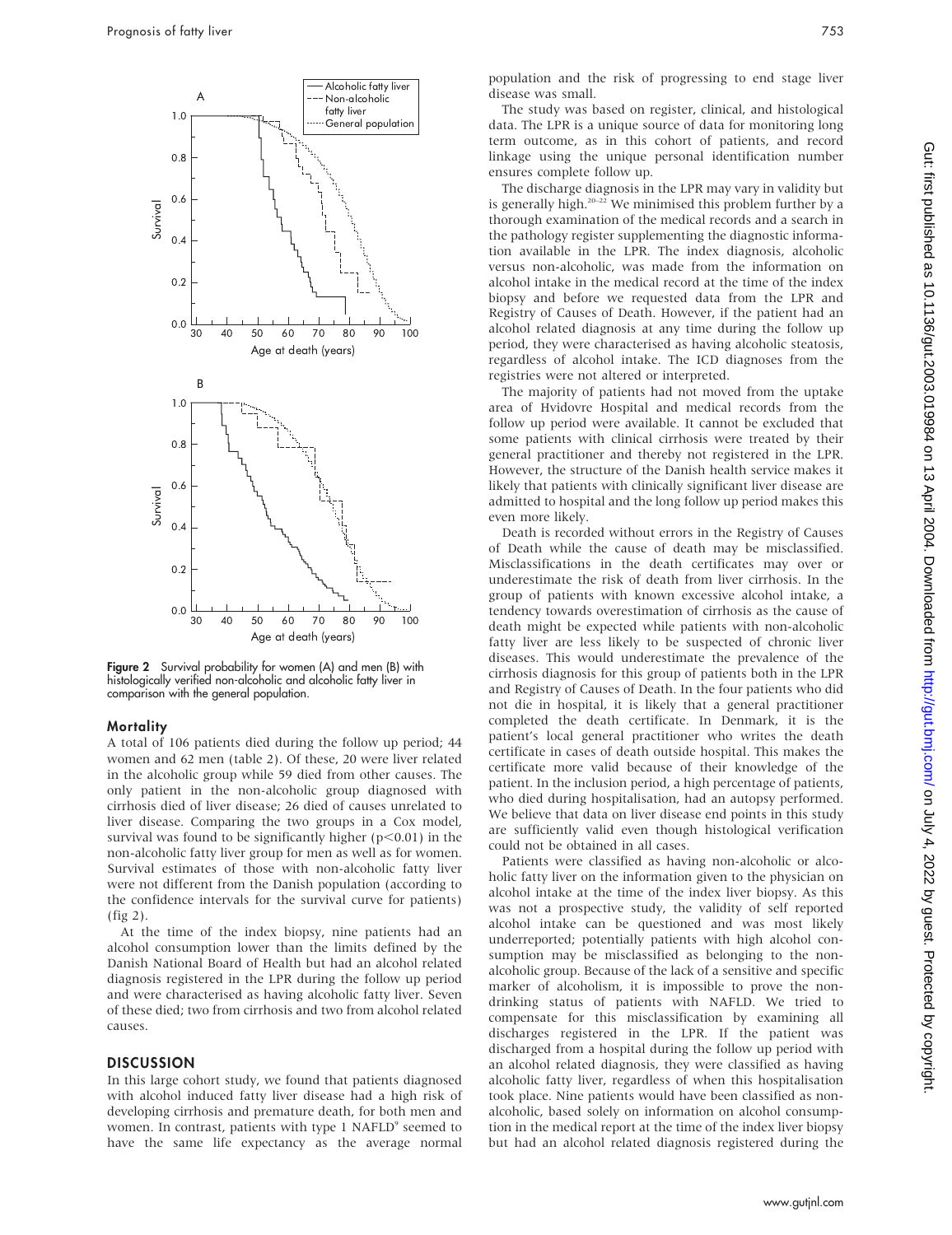follow up period and were subsequently reclassified into the alcoholic group. Two of these developed cirrhosis. Thereby, the prevalence of cirrhosis was lowered in the non-alcoholic group and is likely to have increased the validity of the classification.

Patients may have stopped drinking alcohol after the index liver biopsy and these individuals may not have the same risk of developing chronic liver disease as individuals who continue to drink.14 15 However, the design of the study did not allow us to analyse this aspect further. The same method has been used in other follow up studies<sup> $715$ </sup> but by using the unique information from the registries, we believe classification into the two groups, non-alcoholic and alcoholic, is even more valid.

Not all patients were examined for hepatitis B, and hepatitis C tests were not available at the time of the index liver biopsy. However, none of these patients had any known risk factors for the development of hepatitis C, and the clinical follow up did not suggest viral hepatitis; furthermore, liver biopsies in all patients were consistent with NAFLD or alcoholic fatty liver and did not show the typical findings of chronic hepatitis C infection.<sup>23 24</sup> Also, Denmark is a low prevalence area for infectious hepatitis in the general population (0.08%).<sup>25 26</sup> However, we recognise that hepatitis C may be present and that we could not control for this potential confounder in the follow up study.

Bouchier and colleagues<sup>27</sup> observed a 75% survival rate after 10 years in patients diagnosed with alcoholic fatty liver. Patients with this histological diagnosis had the best survival rate in the spectrum of alcoholic liver diseases. However, they estimated survival in the various groups of patients from the time of diagnosis, regardless of the age at diagnosis. We performed our statistical analysis with delayed entry, taking into account both the age of the patient and time of entry at diagnosis. Thereby the age distribution was not a bias. We found significantly higher mortality in patients with alcoholic fatty liver in comparison with both type 1 NAFLD patients and the general population, as previous observed by Orholm and colleagues<sup>28</sup> in patients with alcohol related liver diseases. Patients in our cohort with NAFLD had a benign course as only one of 109 patients developed cirrhosis after the 16.7 year follow up and the survival rate did not appear to differ from that of the general population when survival curves were compared. We did not compare the survival estimate statistically with the general population but the survival curve of the general population was within the confidence interval of the non-alcoholic fatty liver group for both men and women (fig 2).

Our findings are in contrast with previous reports on the prognosis for NAFLD<sup>1 6 9 11 29–33</sup> and the risk of developing chronic liver diseases. This discrepancy may have several explanations. Other studies mainly comprised selected patients with NASH, which accounts for the higher incidence of chronic liver diseases. However, the patient cohort in our study was the same as in other studies, mainly obese women, and we would have expected that the natural history was the same, with development of NASH and a high prevalence of cirrhosis. It seems that factors other than obesity contribute to the development of chronic liver disease in patients with type 1 NAFLD. It may be speculated whether pure nonalcoholic fatty liver predisposes to NASH and the development of chronic liver disease or if NASH develops primarily without the presence of fatty liver, which could explain the apparent different prevalence rates of cirrhosis in the study. Teli and colleagues<sup>7</sup> also found a good prognosis for patients with pure non-alcoholic fatty liver. Insulin resistance and hyperlipidaemia are other well known factors that predispose to fatty liver but we have no data to substantiate this hypothesis. The natural history may also be influenced by hitherto unknown genetic or nutritional differences, which could explain the different findings in studies from the USA in particular.

It has previously been shown that obesity in both alcoholic<sup>34</sup> and non-alcoholic patients predisposes to the development of fatty liver and chronic liver disease.<sup>35 36</sup> Obesity could be a contributing factor in patients in our cohort with alcoholic fatty liver, even though the observed number of cirrhosis among the 106 patients was comparable and not higher than in other reports on non-obese patients with alcoholic fatty liver.<sup>15</sup> Non-alcoholic patients in our cohort had an extremely high median BMI of 42 kg/m<sup>2</sup>. This makes our population a selected group, but was also a unique opportunity to study the natural history of NAFLD in a large cohort with a long term follow up. Even though they were very obese, only one developed cirrhosis in the 16.7 years of follow up.

In conclusion, in this long term follow up study, we demonstrated a high prevalence of cirrhosis in patients with alcoholic fatty liver, in contrast with a benign clinical course in patients with type 1 NAFLD with no excess mortality. It is important for clinicians to realise that fatty liver is one of the most common causes of liver dysfunction, but few nonalcoholic individuals seem to develop chronic liver disease. However, more information on the natural history of NAFLD in large prospective follow up studies is needed to guide future decisions about diagnostic strategy and identification of subgroups with a risk of developing chronic liver disease and the potential need for future specific treatments.

#### ACKNOWLEDGEMENT

Financial support was from the Liver Foundation at Hvidovre Hospital, University of Copenhagen, Denmark; Gerda and Aage Haenschs Foundation, Denmark; and the Danish Medical Association Research Fund/The Vibe A Linholter Estate. The Danish National Research Foundation supports the Danish Epidemiology Science Centre at the Institute of Preventive Medicine.

# .....................

Authors' affiliations

S Dam-Larsen, I B Andersen, L B Jensen, F Bendtsen, Department of Medical Gastroenterology, Hvidovre Hospital, University of

Copenhagen, Denmark M Franzmann, P Christoffersen, Department of Pathology, Hvidovre

Hospital, University of Copenhagen, Denmark T I A Sørensen, Danish Epidemiology Science Centre at the Institute of Preventive Medicine, Copenhagen University Hospital, Denmark U Becker, Alcohol Unit, Hvidovre Hospital, University of Copenhagen, Denmark

#### **REFERENCES**

- Angulo P. Nonalcoholic fatty liver disease. N Engl J Med 2002;346:1221–31.
- 2 Lonardo A. Fatty liver and nonalcoholic steatohepatitis. Where do we stand and where are we going? Dig Dis 1999;17:80–9.
- 3 Hilden M, Christoffersen P, Juhl E, et al. Liver histology in a 'normal' population—examinations of 503 consecutive fatal traffic casualties. Scand J Gastroenterol 1977;12:593–7.
- 4 Baddeley RM. An epilogue to jejunoileal bypass. World J Surg 1985;9:842–9.
- 5 Burt AD, Mutton A, Day CP. Diagnosis and interpretation of steatosis and steatohepatitis. Semin Diagn Pathol 1998;15:246–58.
- 6 Day CP. Non-alcoholic steatohepatitis (NASH): where are we now and where are we going? Gut 2002;50:585–8.
- 7 Teli MR, James OF, Burt AD, et al. The natural history of nonalcoholic fatty liver: a follow-up study. Hepatology 1995;22:1714–19.
- 8 Day CP, James OF. Hepatic steatosis: innocent bystander or guilty party? Hepatology 1998;27:1463–6.
- 9 Matteoni CA, Younossi ZM, Gramlich T, et al. Nonalcoholic fatty liver disease: a spectrum of clinical and pathological severity. Gastroenterology 1999;116:1413–19.
- 10 Dixon JB, Bhathal PS, O'Brien PE. Nonalcoholic fatty liver disease: predictors of nonalcoholic steatohepatitis and liver fibrosis in the severely obese. Gastroenterology 2001;121:91–100.